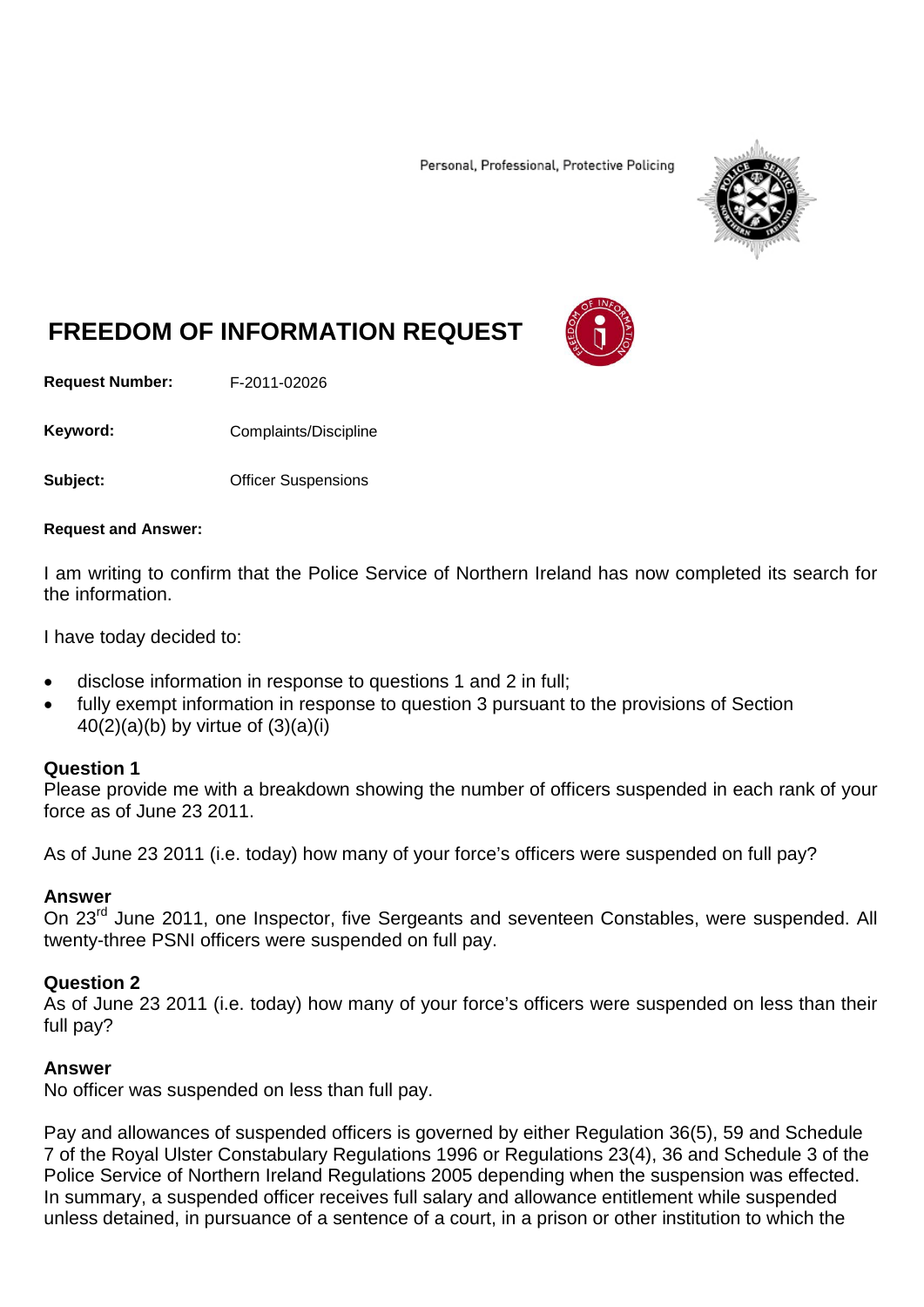Prison Act (Northern Ireland) 1953) applies or is in custody (whether in prison or elsewhere) between conviction by a court and sentence, or has absented himself/herself from duty and whose whereabouts are unknown to the Chief Constable. Full details of the Regulations may be viewed by visiting website [www.ppsi.gov.uk.](http://www.ppsi.gov.uk/)

## **Question 3**

On both lists, please show the date (date/month/year) that each officer suspended as of June 23 2011 from duty on full pay, and the amount of money paid to that officer while he/she was suspended.

## **Answer**

Section 17 of the Freedom of Information Act 2000 requires the Police Service of Northern Ireland (PSNI), when refusing to provide such information (because the information is exempt) to provide you the applicant with a notice which:

a) states the fact

- b) specifies the exemption(s) in question
- c) states (if not otherwise apparent) why the exemption applies

The exemption is as follows

# **Sections 40(2)(a)(b) by virtue of Section 40(3)(a)(i)**

All requests made under the FOIA are applicant blind. A request must be treated as such and a public authority will always view any disclosure as into the public domain. Thus the PSNI must be satisfied that any release of information will be potentially available to the general public. It is therefore on this basis that the following is very relevant.

Section 40 is an absolute and class based exemption. The information sought must fall within the class of information covered by the exemption, in this instance the information must be personal i.e. information from which a person can be identified. Releasing that information must breach at least one of the data protection principles. As this is an absolute exemption the legislators have assumed that harm will be caused should the information be released.

The information relates to the salary paid to individual officers and therefore constitutes their personal data. Whilst no individual may be immediately identified from the information sought, taken together there is the potential for the individual to be identified from that information and/or other information that may already be in the public domain or which may appear in the public domain at some time in the future.

A disclosure under the Freedom of Information Act constitutes release to the public in general. Releasing such data would be unfair and unlawful and breach the First Principle of the Data Protection Act 1998. This exemption is therefore engaged.

By way of providing some assistance in relation to your request, I can inform you that as at  $1<sup>st</sup>$  July 2011, the total salary paid to the twenty-three suspended officers was £ 830,682.30 (figures supplied by the PSNI's Pay Branch).

The information has been compiled by the PSNI's Professional Standards Department which has responsibility for internal discipline relating to police officers.

In each case the officer under suspension is either awaiting termination of criminal/misconduct proceedings or the subject of a criminal/misconduct investigation.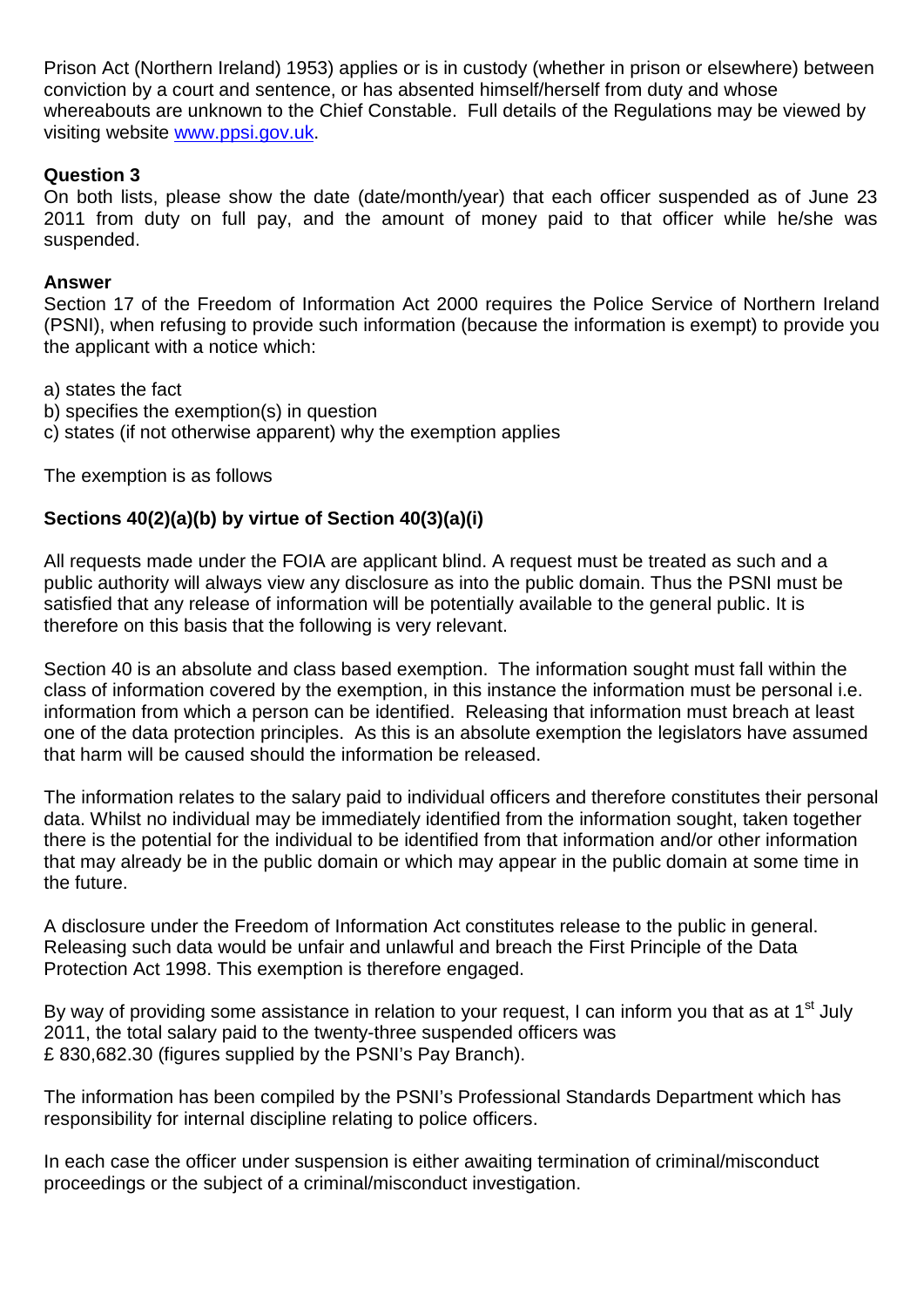The decision to suspend an officer is only taken in exceptional circumstances after all other options, including 'repositioning' has been considered.

Considerations include:

(i) The nature and seriousness of the alleged action of the individual(s), including any apparent aggravating or mitigating factors;

(ii) The strength of evidence or nature of the investigation;

(iii) The public interest and that of the Police Service;

(iv) The reputation of the PSNI and the effect on public confidence;

(v) Whether effective investigation of the allegation may be compromised if the officer remains in post;

(vi) The nature of the current post held, and alternative posts, and the potential risk to the individual, public, colleagues or operations if the officer is not suspended;

(vii) The likely outcome of a conviction in court or of a finding against the officer at a disciplinary hearing;

(viii) The impact on organisational efficiency.

Whilst the PSNI takes extremely seriously any allegation of wrongdoing, the number of cases must be put into context of the overall size of the PSNI of just under 8000 officers.

United Kingdom Police Services do not use generic systems to capture information. For this reason PSNI's response to your questions should not be used for comparison purposes with any other Police Service.

If you have any queries regarding your request or the decision please do not hesitate to contact the Freedom of Information Team on 028 9070 0164. When contacting the Freedom of Information Team, please quote the reference number listed at the beginning of this letter.

If you are dissatisfied in any way with the handling of your request, you have the right to request a review in accordance with our complaints procedure. In the event that you require a review to be undertaken, you can do so by writing to the Head of Freedom of Information Team, Freedom of Information, PSNI Headquarters, 65 Knock Road Belfast BT5 6LE or by emailing foi@psni.pnn.police.uk.

If following an internal review you remain dissatisfied in anyway with the handling of the request you may make a complaint to the Information Commissioner and ask that they investigate whether the PSNI has complied with the terms of the Freedom of Information Act. You can write to the Information Commissioner at Information Commissioner's Office, Wycliffe House, Water Lane, Wilmslow, Cheshire SK9 5AF. In most circumstances the Information Commissioner will not investigate a complaint unless an internal review procedure has been carried out, however the Commissioner has the option to investigate the matter at his discretion.